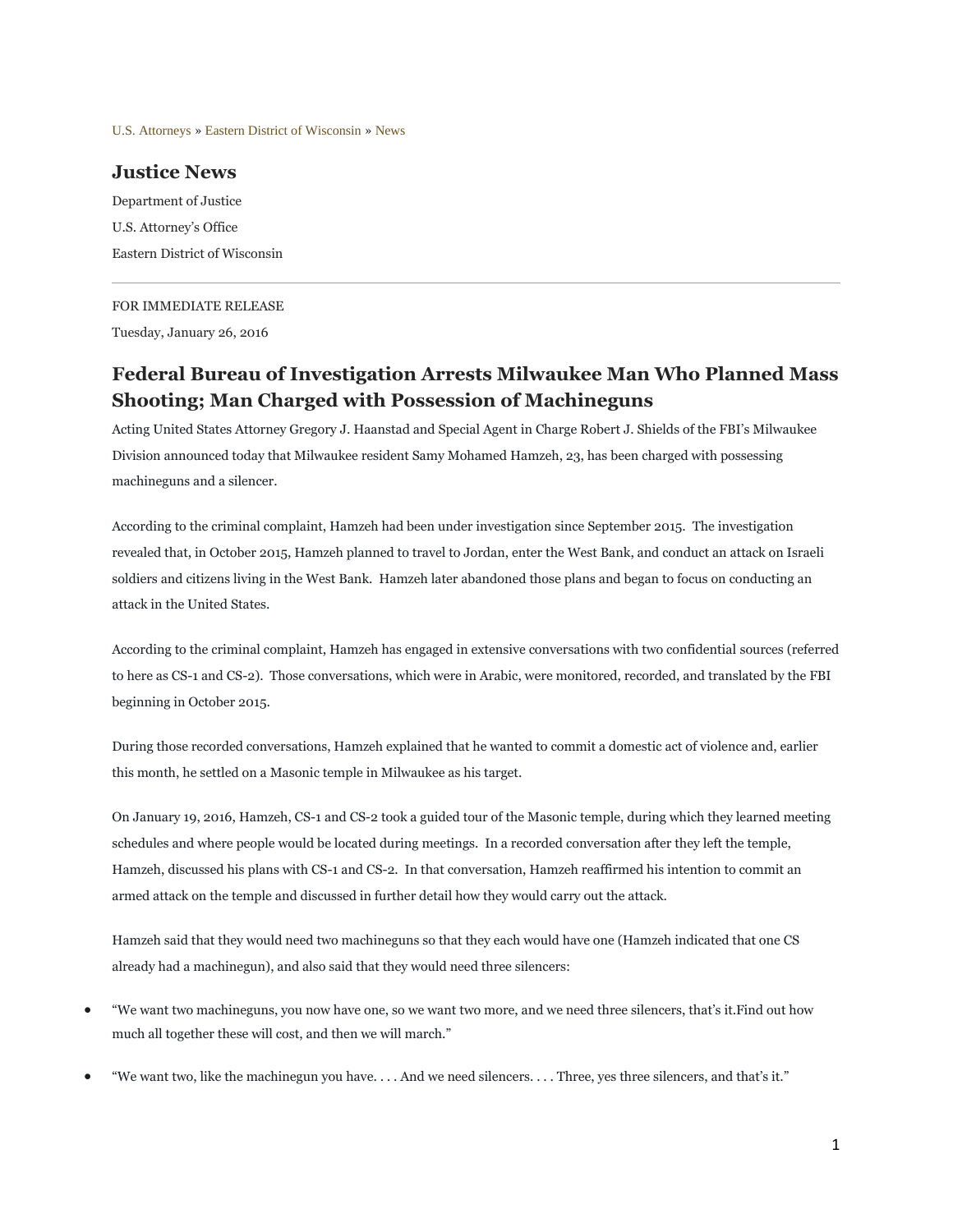". . . each one has a weapon, each one has a silencer gun, the operation will be one hundred percent successful.I am telling you, to go without silencer gun, you will be exposed from the beginning."

Hamzeh also explained to CS1 and CS2 that, when they executed the attack at the temple, one of the three of them would have to stay at the main door while the others went upstairs to kill the people who would be meeting there:

- "one of us will stay at the door at the entrance and lock the door down, he will be at the main door down, two will get to the lift up, they will enter the room, and spray everyone in the room. The one who is standing downstairs will spray anyone he finds.We will shoot them, kill them and get out.We will walk and walk, after a while, we will be covered as if it is cold, and we'll take the covers off and dump them in a corner and keep on walking, as if nothing happened, as if everything is normal.But one has to stand on the door, because if no one stood at the door, people will be going in and out, if people came in from outside and found out what is going on, everything is busted."
- "As long as the one on the door understands he has bigger responsibility than the others.For your information, he has to take care of everyone around him, the comers and the one that wants to go, he has to annihilate everyone, there is no one left, I mean when we go into a room, we will be killing everyone, that's it, this is our duty, as for the one at the door, he must have 20/20 eye vision and always alert for all the traffic around him."
- "I am telling you, as I was saying, all three of us get in together, one will go, to the one that is staying at the reception . . . . If she was alone, it is okay, if there were two of them, shoot both of them, do not let the blood show, shoot her from the bottom, two or three shots in her stomach and let her sit on the chair and push her to the front, as if she is sleeping, did you understand?Then stay downstairs, the other two will take the lift to the third floor, go directly to the room, open the door, shoot everyone, move fast even avoiding the lift and take the stairs running down. . . . Using the stairs, the third one on the door will notice us coming down, we will go out together.No one sees anything and no one knows anything.We leave, as if there is nothing, no running, no panic, just regular walking.We'll get three head covers with three holes in them. . . . we'll get in all three of us together, the minute we get in, we shoot whoever is in front of us, and all have to be eliminated.One stays down and two will go up quickly.
- "And we will eliminate everyone."

Hamzeh also explained what his objectives were in committing the attack:

- "I am telling you, if this hit is executed, it will be known all over the world. . . . Sure, all over the world, all the Mujahedeen will be talking and they will be proud of us. . . such operations will increase in America, when they hear about it.The people will be scared and the operations will increase, and there will be problems all over, because more than one problem took place, and this will be the third problem, this will lead to people clashing with each other.This way we will be igniting it.I mean we are marching at the front of the war."
- "They are all Masonic; they are playing with the world like a game, man, and we are like asses, we don't know what is going on, these are the ones who are fighting, these are the ones that needs to be killed, not the Shi'iat, because these are the ones who are against us, these are the ones who are making living for us like hell."